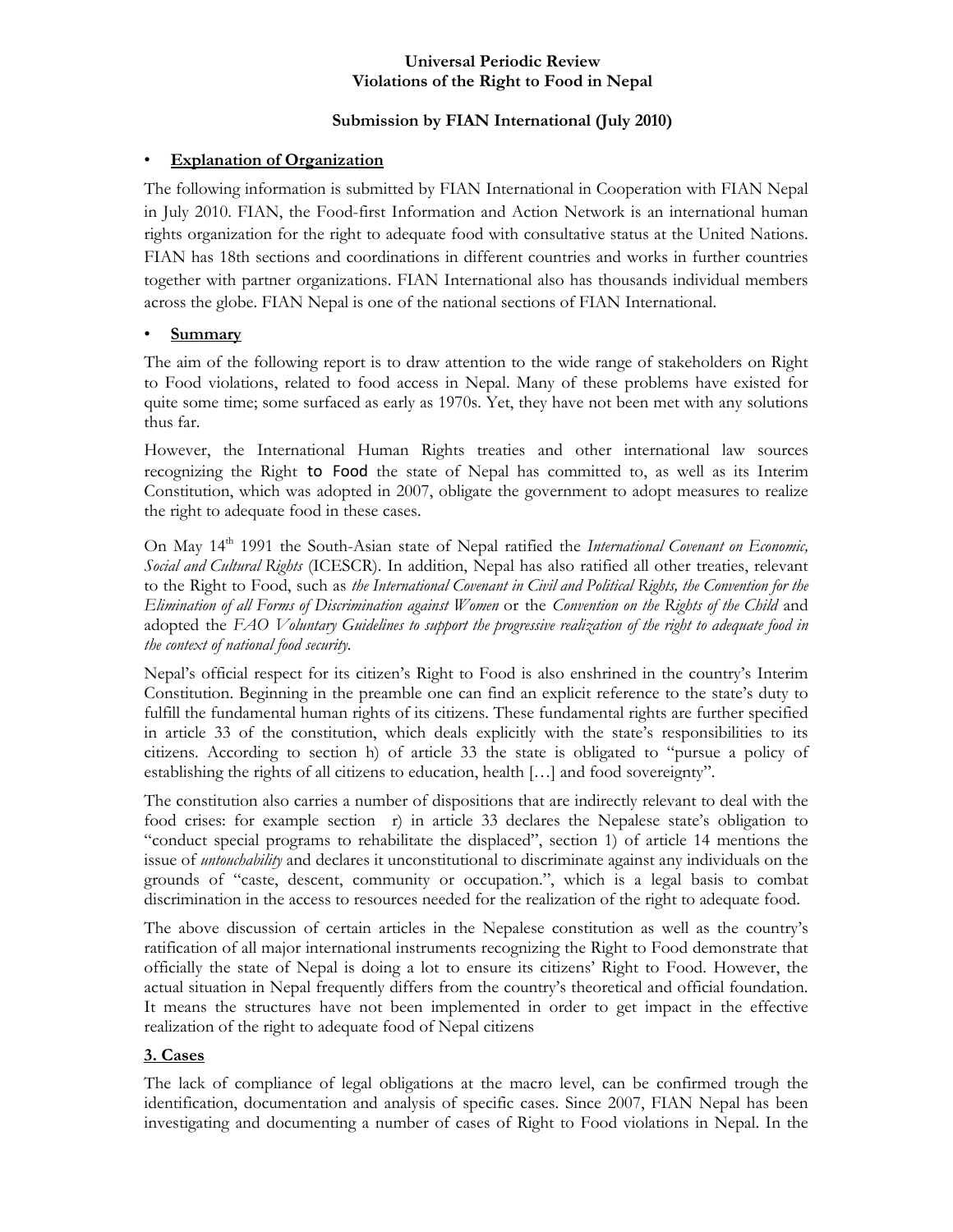following section these cases will be grouped into thematic sub-categories. Category a) comprises cases where hunger is related to a lack of access to land and productive resources, while category b) contains cases of faulty policies and inefficient governance. Some cases of forceful land eviction have been grouped in category c) and cases of stress-induced migration and resulting hunger problem in category d).

## **a. Denied Access to Productive Resources and Resulting Hunger**

# **Case of Kumal Community in Bhajani VDC, Kailali District**

The Kumal people of Nepal are a group of landless indigenous people, who are scattered throughout the entire country. Traditionally they earned their living by making clay pots. Moreover, they depend on nearby forest resources such as wild vegetables, medicinal herbs, firewood etc. for their subsistence.

However, since the local market is becoming increasingly flooded with cheap plastic products, the Kumals have lost their existential basis, no effective safeguard policies to protect them from these concurrence have been taken. In addition since the release of the Community Forest Act of 1991 their access to forest produce is also restricted. Thus many Kumal suffer from severe food shortages due to their reduced access to resources.

Now, the Kumal community urgently requires adequate compensation for their continued loss of livelihood base and the adoption of measures which allow them to achieve access to resources to continue feeding themselves. It means, they need immediate rehabilitation with new means of livelihoods. They are demanding with the state to have appropriate package of land, employment and social safety net guaranteed for them so as to get realized their rights of being free from hunger.

## **Case of Raji Community in Khailad and Bhajani VDCs of Kailali District**

The Raji, another landless indigenous community scattered out in different districts of western Nepal, used to feed themselves by gathering, collecting and hunting edible plants and animals in the surrounding forests and by fishing in the riverbanks. They would process some of these natural products and subsequently sell them at the local market. Unfortunately, after enactment of The Forest Act of 1993 and Forest Regulation 1995 that has provisions for management of community forests, restricted them from their customary rights of forest resources use. Hence they were denied to access their primary means of subsistence. The *Raji*s ask the state of Nepal to protect their usufruct access and user rights of forest resources.

## **Case of Sonaha, Kanchanpur District**

*Sonaha*, another marginalized landless indigenous communities have been living along the banks of Mahakali river of the far western Nepal for generations. Primary means of living for them is fishing in the river.

Following the Local Governance Act of 1999 seven kilometers of the Mahakali riverbank were leased out for fishing to a local contractor, a move which allowed the government to collect a yearly tax of 15 hundred thousand. However, this decision drastically affected the livelihoods of the S*onaha* people. As a result of the lease the 64 resident *Sonaha* families were deprived of their means to feed themselves. They demand uninterrupted fishing rights in Mahakali river as well as provisions of adequate alternative means of livelihood from the government, which has not been provided thus far.

## **b. Faulty policies and inefficient governance: the cases of crop failure**

## **Wheat crop failure in Baliya VDC, Kailali**

In 2008, 142 families in the village of Balyia in Kailali district bought wheat seeds form Ratani Trades, an authorized seed retailers of Salt Trading Corporation (a semi autonomous government agency) and sowed them on about 130 hectare of land. However, only 30% of the seeds germinated. The villagers soon found out that farmers from other villages, such as Chuha,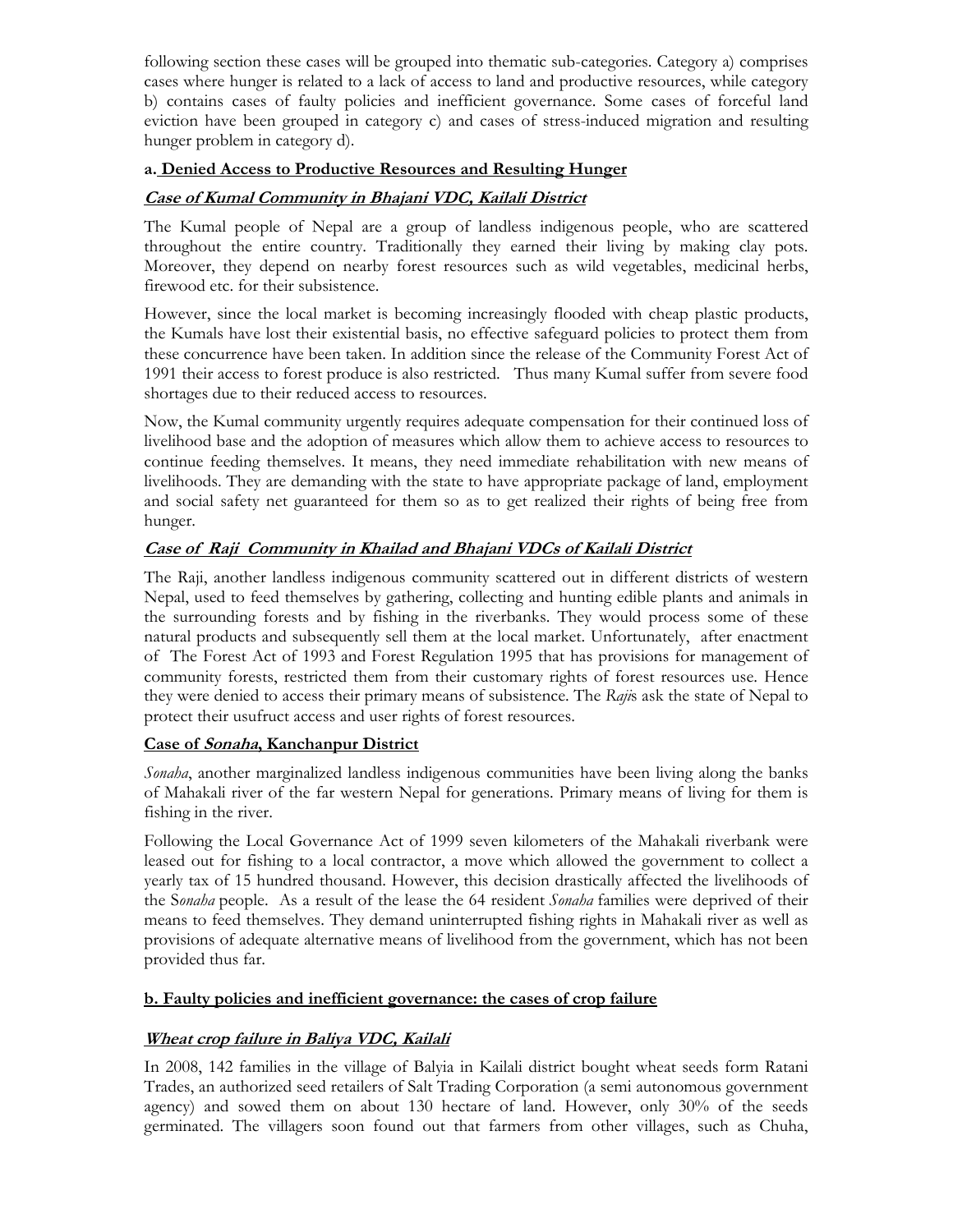Janakinagar, Pratapur, Patharaiya, Tikapur and Rajapur had also experienced the same problem. Wheat is the second important food crop after paddy in the flat area of Nepal including Kailali. Due to the germination failures of wheat seeds poor farmers were affected by severe crop shortages and exposed to threats of hunger. Poor farmers approached the seed retailer and distributor claiming adequate compensation to their crop loss. But the private retailer shop refused to accept their fault. Due to continuous pressure and demand by farmers, the Salt Trading Corporation finally accepted their mistakes and committed to pay some portion of loss as compensation. Farmers are now demanding to correct such type of inefficiencies in future and institutionalize the practice of punishment for the guilt. This demand is in line with the state obligation to protect, including the adoption of regulation, monitoring of activities of private actors, investigation and in case of crime, an adequate remedy for victims in case of damage caused due to this kind of irregularities.

## *S***eed Set Failures of Maize Crops in Bara District, Nepal**

In 2010, farmers from southern plain of Nepal suffered seriously due to complete failures in seed setting in their hybrid maize crops. Farmers were traditionally growing local maize grains for generations. Hybrid maize was introduced in the region through a donor-sponsored and government-run "Maize Mission Programme" nearly ten years back. Since then the farmers had almost exclusively focused their agricultural production on maize. Farmers were almost utterly dependent on this crop for their cash incomes, using the hybrid seeds and discontinuing the traditional seeds. Currently, peasants lack reliable sources of ancestral seeds supply. That created a lucrative market for multinational seed companies in the area. Moreover, these farmers depended on seeds provided by unauthorized agencies including non-registered multinational companies. The state with its regulatory mechanism was totally insensitive to the issue, neglecting its obligation to protect the right to adequate food. As a result, an agricultural catastrophe was invited: Due to the absence of proper regulatory mechanism in the seed market, low quality seeds were sold to thousands of farmers, resulting in severe failures in seed setting on more than 15000 of hectares of maize crop land.

The farmers are now accusing the ineffective state governance with regard to seed quality check and regulation, and demand adequate compensation for their crop loss from the government. They have raised their voices to get quality seeds from reliable sources as well as to make public regulatory mechanisms more efficient and effective in the seed sector.

## **c. Forceful Eviction from Land and Territory**

#### **Case of eviction due to creation of protected area**

As a result of the planned expansion of the Sukhla Phanta Wildlife Reserve in the Western region of Nepal the state forcibly evicted 207 families who lived in the proximity of the wildlife reserve, from their territory without any alternative provisions.

In the beginning, to subside their struggles, the evicted families were provided with food and clothes. These supplies gradually decreased and almost all households were forced to live under distress and hunger. The households adopted seasonal migration as basic livelihoods strategy to avoid hunger problems. Mainly male member of the family are forced to leave for India in order to find labor works. The women, children and elders who remain in the home are constantly plagued by a lack of warm clothes and food. Under this circumstances, Nepal did not met its obligation to respect the right to food of these communities, causing a clear violation of its international human rights obligations.

Collectively the victims of the wildlife reserve project demand the immediate cancellation of the park extension as well as compensation for their lost territory and land.

#### **Forceful displacement by the Army: Case of Bajhang District**

In 2002 while the country was in emergency due to violent conflict between Maoist insurgents and the government, the then Royal Nepalese Army forcefully evicted 162 families from their houses near the army headquarters in Chainpur, Bajhang district of Far West Nepal.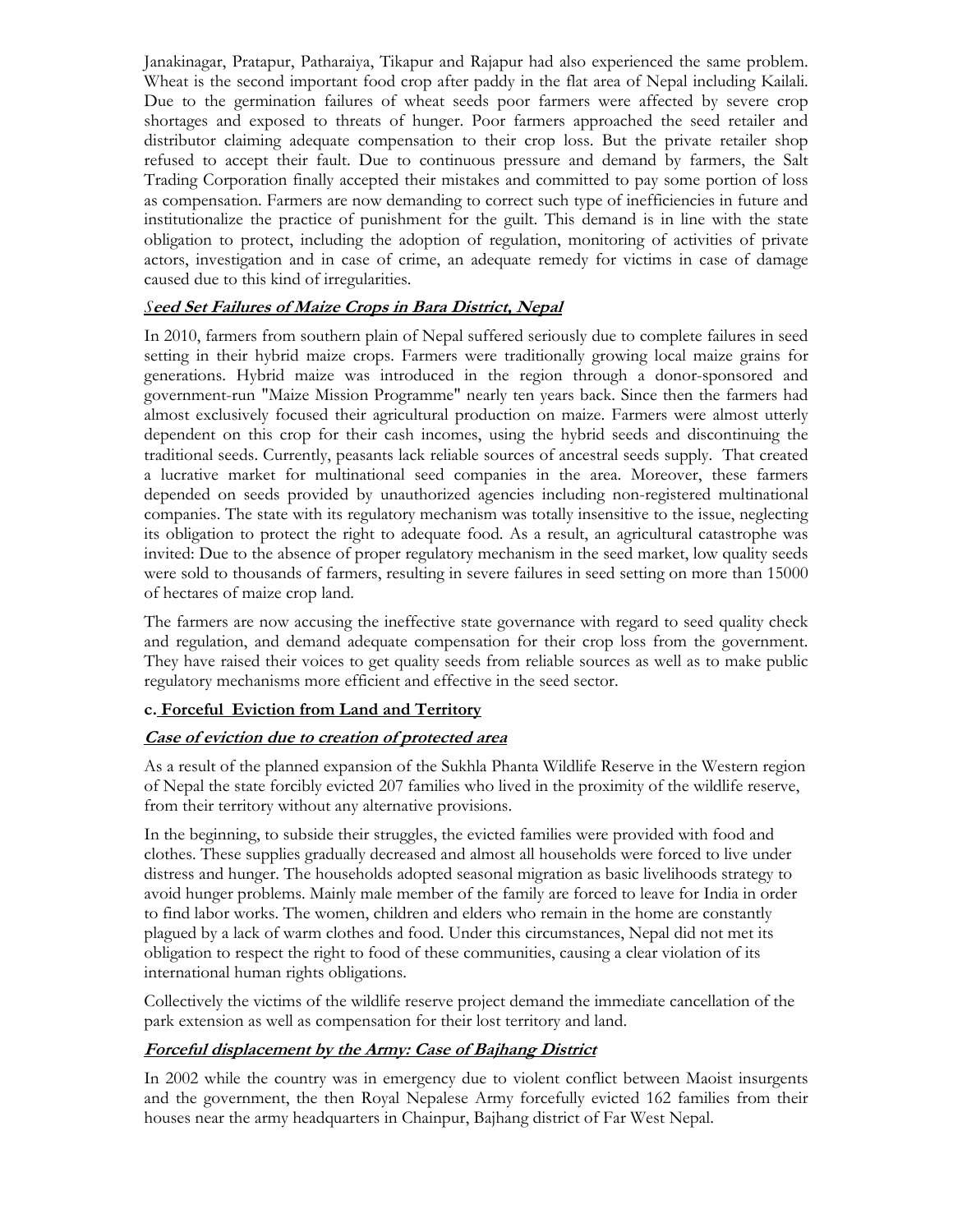According to the affected families no formal warning had been issued, which could have prepared them for the event. The victims were neither provided relief nor any compensation from the state or the army. They not only demand compensation for the land they lost but also for the loss of production that has occurred due to the aforementioned forceful eviction from their land. As the Nepalease State was not able to comply with its obligation to protect and respect during the conflict, now it has to met its obligation to fulfill the right to food by the affected communities, thorough the adoption of compensation measures and trough policies and strategies which allow these communities to feed themselves immediately

#### **Dam and Displacement: Case of Laxmanpur Dam in Banke District**

From 1985 to 2000 the Government of India built a dam across the Rapti River very near to Indo-Nepal Border at Laxmanpur of Banke district in mid-west Nepal. The dam authority frequently close all doors while there is flood in Rapti river during the monsoon season resulting into inundation of upstream areas affecting more than 3000 families of Banke district. Most of the families are peasants and their land is their major source of livelihood. Therefore, the affected families ask the state of Nepal to take precautions against future flooding by opening all 14 flood gates during the monsoon season and by building additional safeguard constructions against flooding. They also ask for the provision of emergency shelters and to be compensated for present and future land loss. In order to meet the obligation to respect (avoiding omissions) and to fulfill the right to food of the affected communities, the State of Nepal should respond adequately to community claims.

#### **d. Distress migration and associated risks: Case of HIV AIDS infection in Accham District**

Due to the high poverty rate and lack of regular employment opportunities at local level, it has become increasingly common for men in western hills of Nepal to leave their families in order to find employment in India.

Most of the migrants from Achham district go to Mumbai. Alone in Mumbai for long periods of time these men tend to consort with prostitutes and as a result often get infected with HIV/AIDS. When they return to their homes in Nepal they usually transmit the disease to their wives and hence future children. Thus many widows who are themselves affected with HIV are left the sole caretakers of large families and are frequently unable to properly feed themselves and their children. Thus the affected families demand the provision of basic financial support as well as the formation of a local level HIV/AIDS support group. Moreover, they demand strong social safety net provisions for households affected by such catastrophes. According to international human rights standards, states have the obligation to provide the right to food to people who are unable to feed themselves. AIDS/HIV infected woman and children are one of the most vulnerable population groups.

The brief case descriptions above show that although formally the state of Nepal has taken some measures to ensure its citizen's right to food, there are many situations, in which the Right to Food is violated.

#### **To improve this situation, FIAN Nepal recommends following to the Government of Nepal:**

#### **Adopt a comprehensive national policy and legislative framework for the eradication of hunger and realization of the human right to food in Nepal**

• Integrate food and nutrition security as a primary objective of the government including the possible creation of a high level body with responsibility for food and nutrition security in Nepal. This body should take care of institutional coordination of all different instances taking decisions which affect the right to food and nutrition.